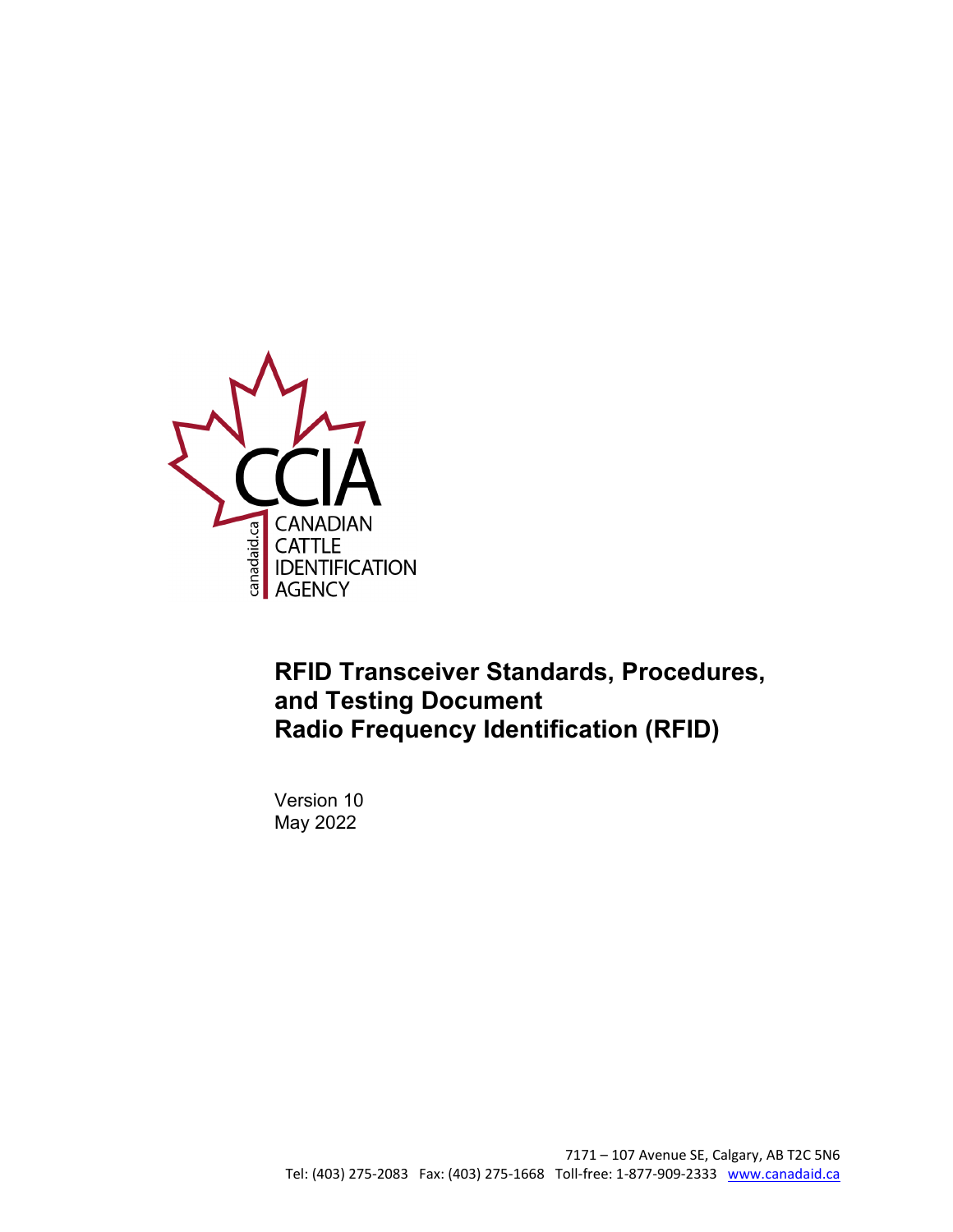

### **TABLE OF CONTENTS**

|  | APPENDIX B: RECOGNIZED ELECTRICAL SAFETY APPROVAL SEALS  15 |  |
|--|-------------------------------------------------------------|--|
|  |                                                             |  |
|  |                                                             |  |
|  |                                                             |  |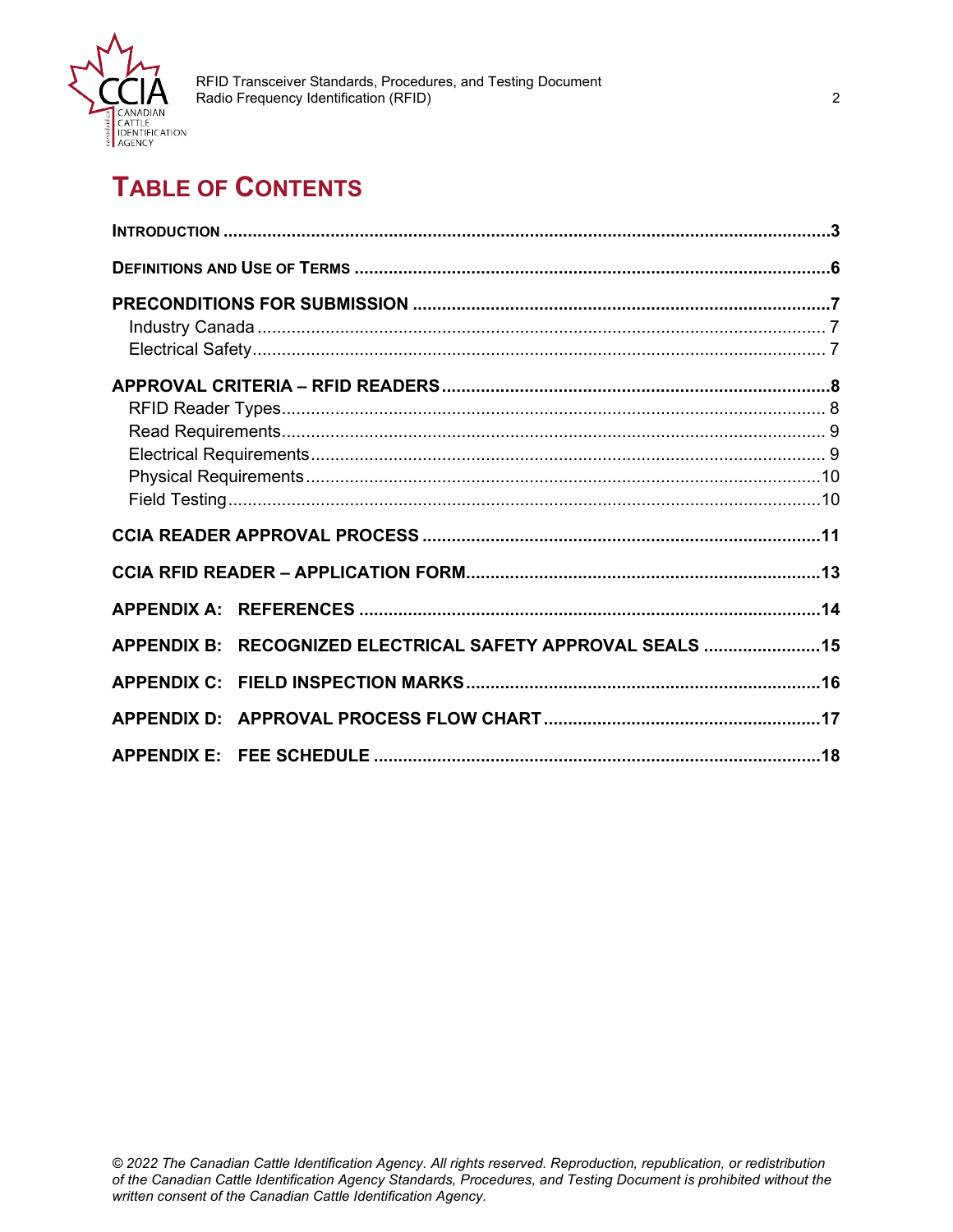

### <span id="page-2-0"></span>**INTRODUCTION**

The Canadian Cattle Identification Agency (CCIA) was established in 1998 and is a not-forprofit, industry-initiated and led, database management organization that administers the identification program for beef cattle, bison, sheep and pending regulation, goats and cervid in Canada with the exception of Quebec, where CCIA only administers bison and goats.

Fully implemented on July 1, 2002, the CCIA has become a world leader in animal identification. By creating national standards on individual animal identification, tags, tag distribution, and data reporting, CCIA has implemented a sustainable identification system that is fully supported by the Canadian livestock industry.

Part of CCIA's role as a Responsible Administrator for beef cattle, sheep, bison, goats and cervid radio frequency identification (RFID) tags in Canada (excluding Quebec where CCIA only administers bison and goats) is to assess tags using the National Identification Device Methodology Advisory Committee (NIDMAC) Testing Framework to establish technical standards, recommend tags (meeting these standards) to the Minister of Agriculture for approval and use/sale in Canada. CCIA also assesses transceivers (electronic tag readers) using specific technical standards and posts a list of electronic tag readers that have met these standards on the CCIA website at http://canadaid.ca/wp-

content/documents/CCIA Tranciever Testing Standards Version 9-March-2021 Final.pdf Governments use this list of tested readers as a reference when initiating and administering traceability support programs for industry participants.

CCIA has assisted in the development and works in the regulatory scheme of the federal regulatory framework for traceability, including:

- *Health of Animals Act*
- Part XV of the *Health of Animals Regulations*
- Agriculture and Agri-Food *Administrative Monetary Penalties Act*

CCIA has also worked in collaboration with Alberta Agriculture and Forestry (AF) in the development and implementation of animal traceability initiatives within Alberta.

CCIA follows international standards, including:

- ISO standard for identification numbering scheme for animals
	- − ISO 11784 and 11785 standards for livestock identification
	- − ISO 3166 for country codes as used for animal identification devices
- Federal regulations for specifications for individual identifiers

CCIA is governed by:

• *Canada Corporations Act, Part II*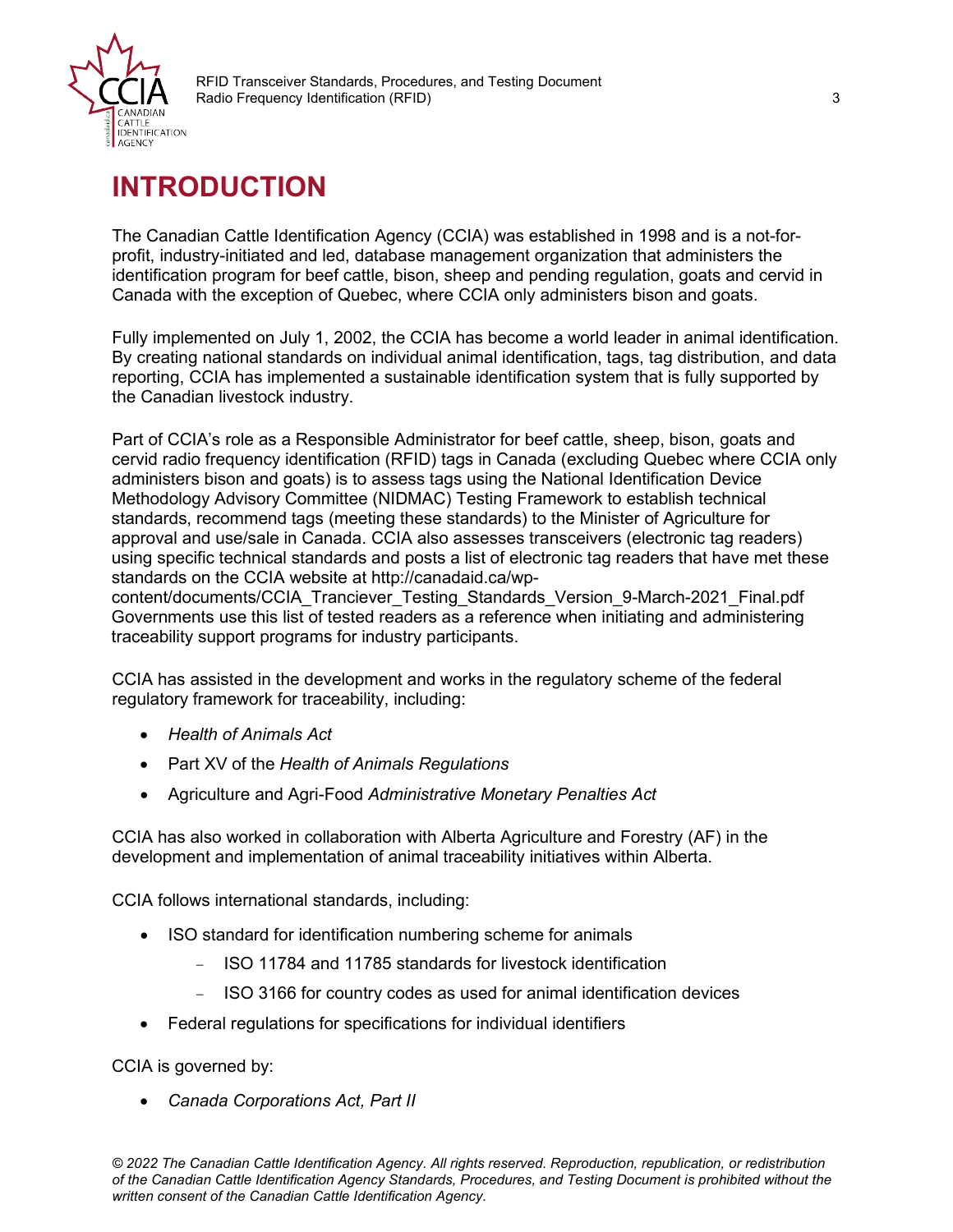

- By-Laws as approved by Industry Canada
- The common law

CCIA is governed by a Board of Directors. Board Members represent a wide spectrum of industry groups and associations:

- Alberta Beef Producers
- Alberta Cattle Feeders' Association
- Beef Farmers of Ontario
- British Columbia Cattlemen's Association
- Canadian Bison Association
- Canadian Cattlemen's Association
- Canadian Livestock Dealers Association
- Canadian Meat Council
- Canadian Sheep Federation
- Canadian Veterinary Medical Association
- Les Producteurs de bovins du Québec
- Livestock Markets Association of Canada
- Manitoba Beef Producers
- Maritime Beef Council
- Saskatchewan Stock Growers Association

#### *Members Pending Amended Regulations*

- Canadian Cervid Alliance
- Canadian National Goat Federation

#### *Associate Member*

• Canadian Beef Breeds Council

Head office location:

Calgary, Alberta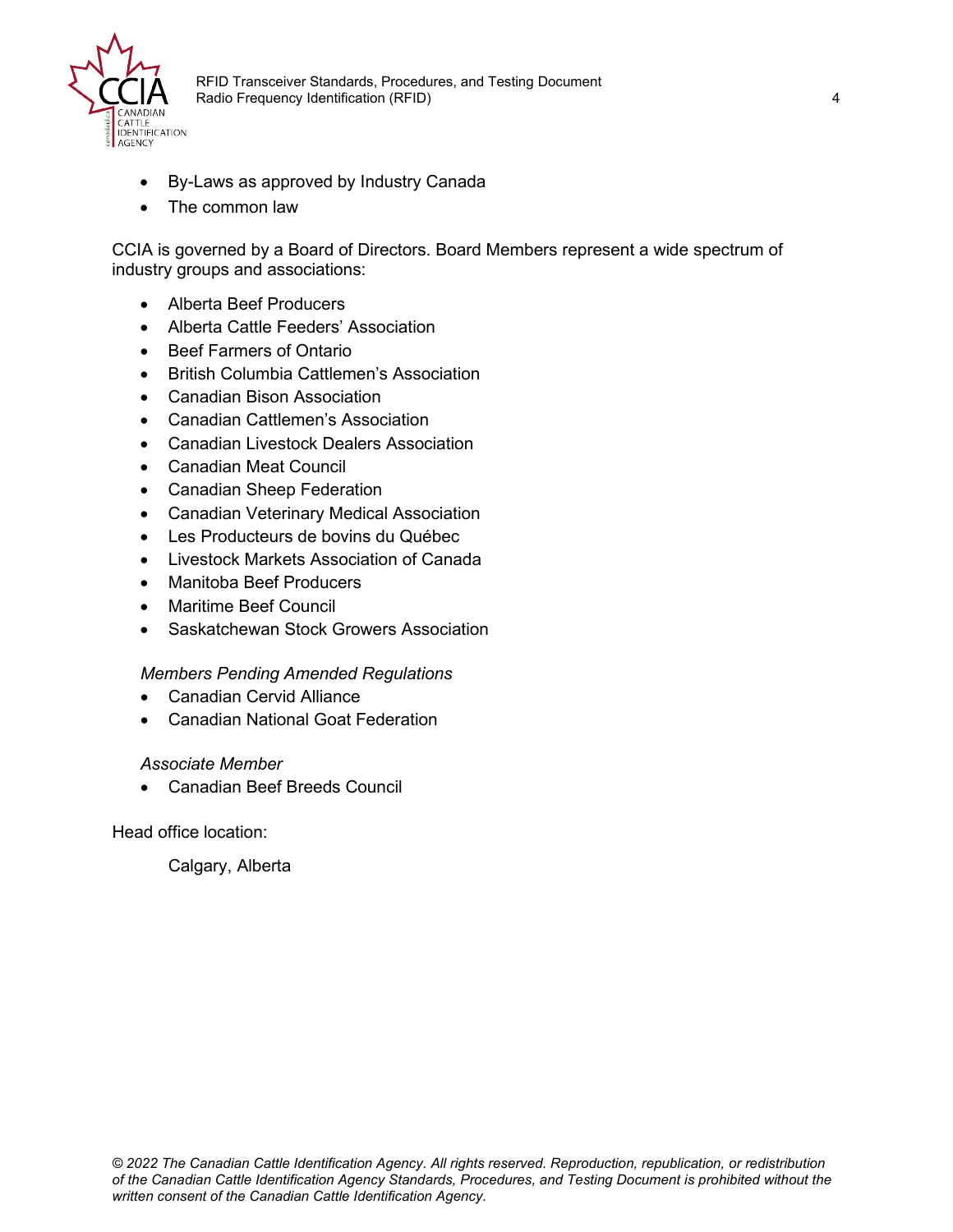

This document will define the current CCIA Standards and Specifications for RFID peripheral reading devices for RFID technologies. Procedures and guidelines have outlined procedures involving approval requests, approval notification, and advertising. These Standards and Specifications are subject to change from time to time at CCIA's discretion to deal with changing technology, market, environmental, and other conditions. The CCIA will endeavor, where possible, to provide the industry with as much lead-time notice as is practicable in the event of changes to the Standards and Specifications.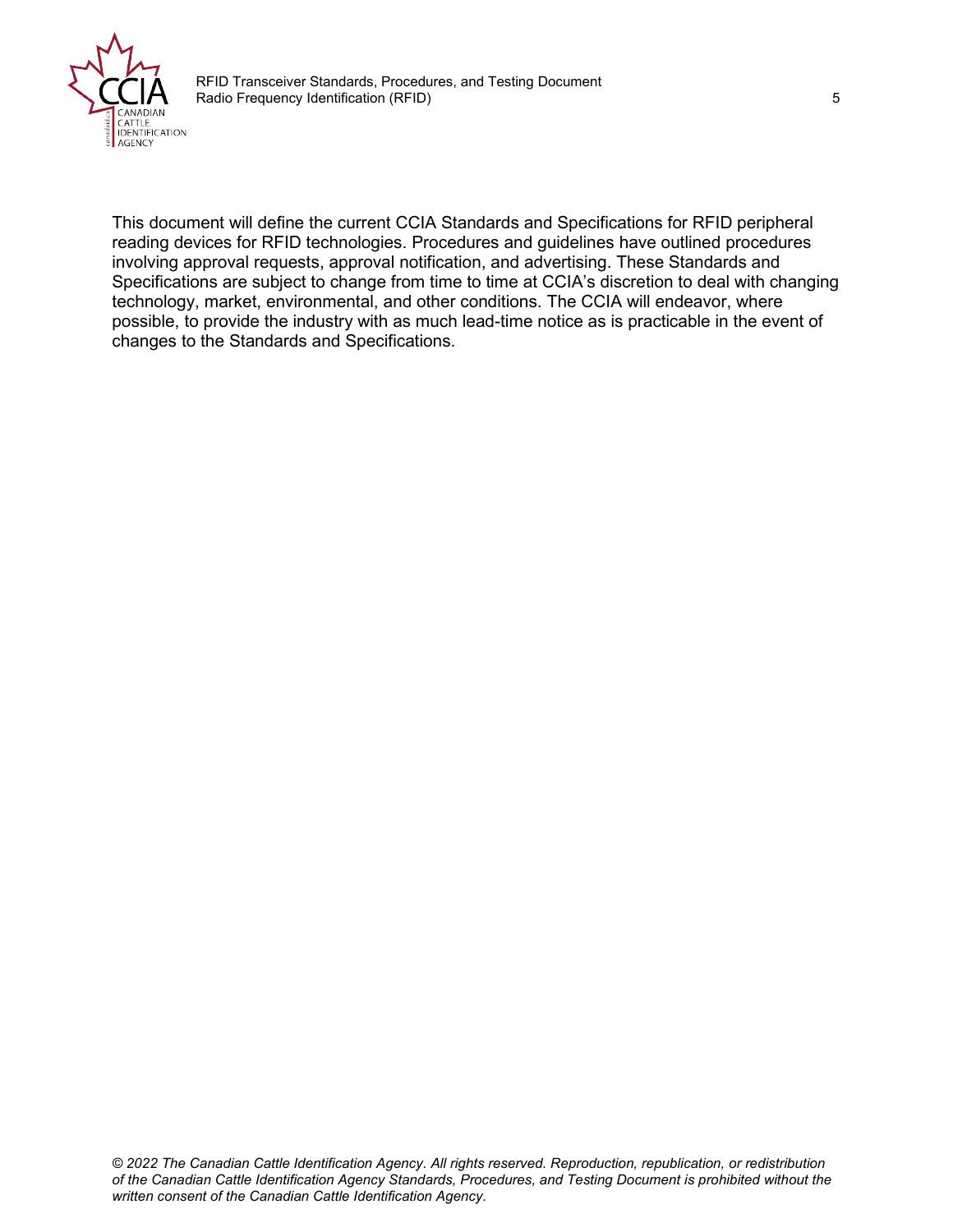

## <span id="page-5-0"></span>**DEFINITIONS AND USE OF TERMS**

This document contains both requirements and recommendations.

Requirements are minimum performance standards that must be met for readers to be listed by CCIA. Requirements are typically indicated by the use of the word "must".

Recommendations are performance standards CCIA considers important, but which are not obligatory to obtain approval. Recommendations are typically indicated by the use of the word "should".

#### **Ruggedized**:

Equipment, in this case readers and their associated accessories that are designed to reliably operate in harsh usage environments and conditions, such as strong vibrations, extreme temperatures and wet or dusty conditions typically seen on farms and ranches across Canada. They are designed from inception for the type of rough use typified by these conditions, not just in the external housing but in the internal components as well. $^{\rm 1}$ 

Readers must have the *equivalent* of an IP 54 rating on both the reader and the power supply for all stationary readers, and for mobile readers (but not power supply if unit runs on battery power).

#### **RFID Reader**:

In the context of the CCIA Transceiver Standards, Procedures and Testing Document, an RFID Reader is comprised of two components: the reader portion and the antenna portion. The entire reader must be submitted for testing. Readers or antennae individually will not be tested.

Readers may be submitted with accessory antennae and the secondary antennae will be tested along with the primary antenna. Testing of secondary antennae will be completed with only a surcharge rather than being considered a new test. This applies only when the accessory antennae are tested at the time of the primary reader/antenna lab test.

*<sup>1</sup> Adopted from the Wikipedia definition for ruggedized computers.*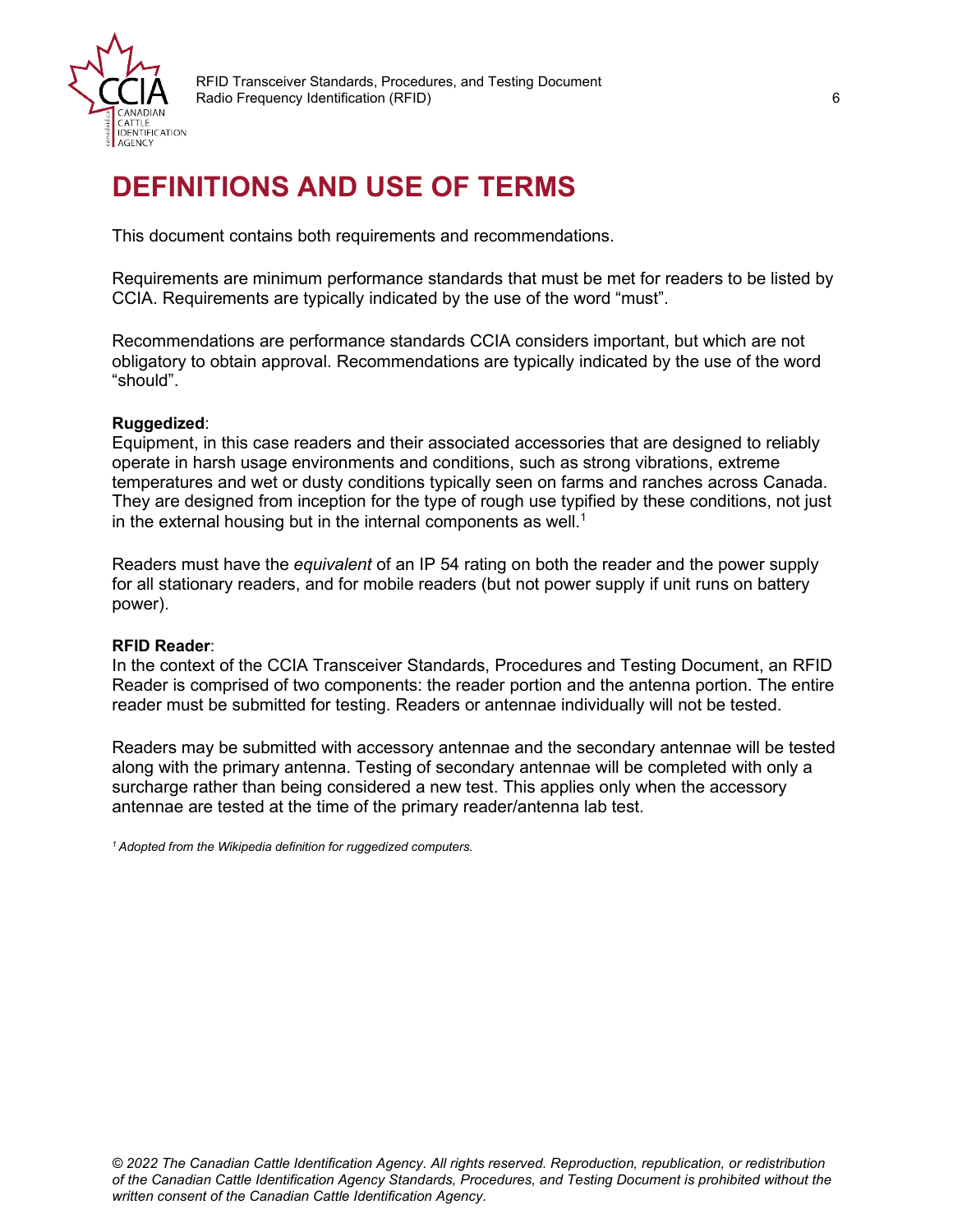

## <span id="page-6-0"></span>**PRECONDITIONS FOR SUBMISSION**

### <span id="page-6-1"></span>**INDUSTRY CANADA**

All reader models submitted for testing must be certified by Industry Canada under RSS-210. Reader models that include an ancillary transmitter such as Bluetooth or Wi-Fi must also have Industry Canada certification for the ancillary transmitter. Certification shall be verified by checking the Radio Equipment List: (https://sms-

sgs.ic.gc.ca/equipmentSearch/searchRadioEquipments?execution=e1s1&lang=en).

### <span id="page-6-2"></span>**ELECTRICAL SAFETY**

The power supplies for all readers submitted for testing must be suitable for the intended use and have the appropriate Canadian recognized Electrical Safety Standards approval. See APPENDIX B for a listing of appropriate approval agencies. Approval shall be evidenced by an accepted sticker or marking on the outside of the power supply in accordance with the Canadian Electrical Code.

All external power supplies intended for possible outside use must have an *equivalent* Ingress Protection rating of 54 or higher. This is not required for power supplies that are only to be used as chargers for re-chargeable batteries in mobile readers.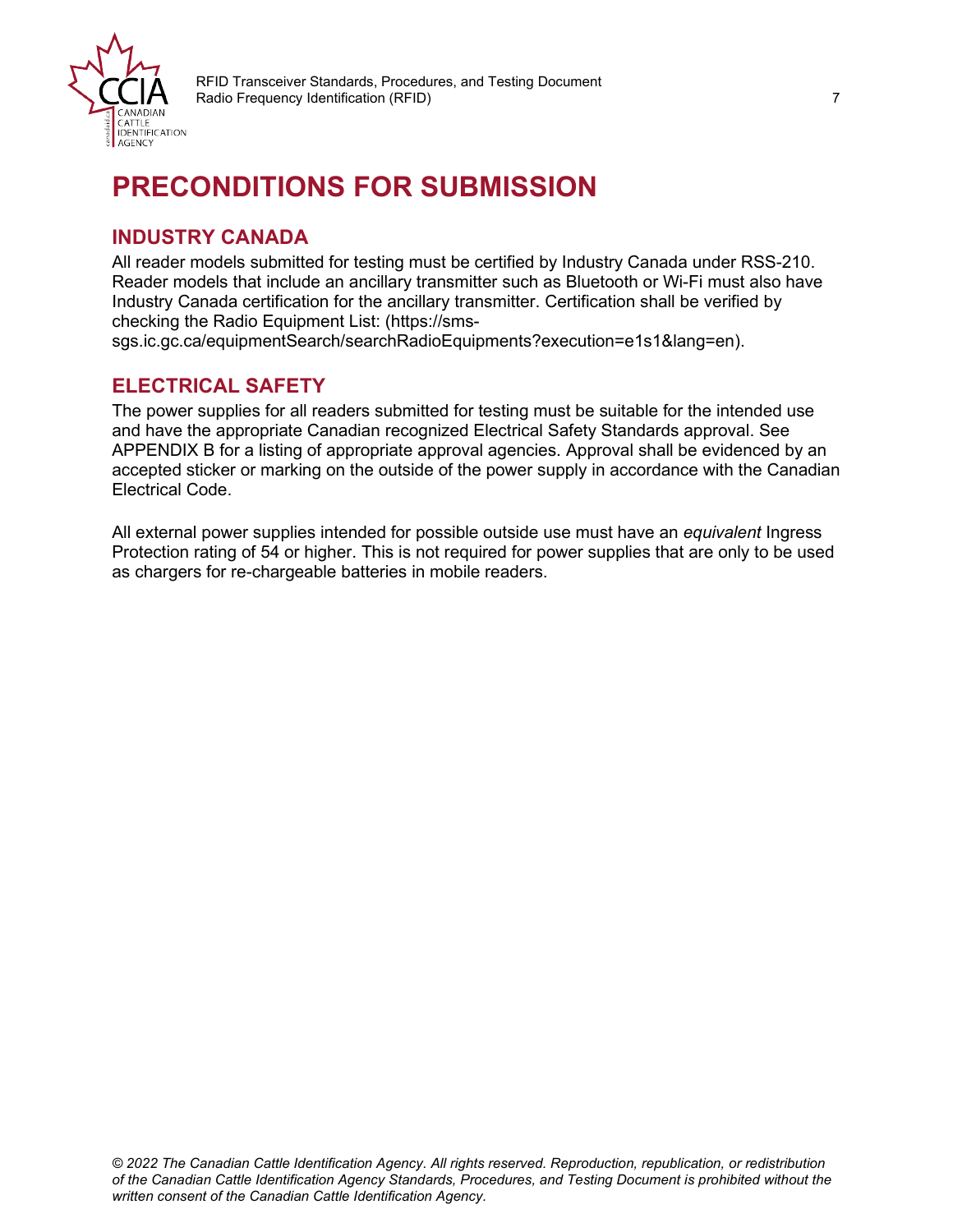

## <span id="page-7-0"></span>**LISTING CRITERIA – RFID READERS**

The standard defined herein will be implemented and upheld for all manufacturers supplying RFID readers into the CCIA system. The specifications for RFID reader technology described in this document are aligned with the International Organization of Standardization (ISO) and Standards Council of Canada (SCC). To purchase copies of specifications, please contact one of these organizations. (Contact information is available in Appendix A of this document.)

An inspection process will be put in place by the CCIA to ensure that RFID readers entering the marketplace maintain the same quality and characteristics as the submitted/ listed reader. Reader inspections will be conducted in the following circumstances:

• in the event of a complaint directed at a specific reader or installation

OR

• at random at CCIA's discretion

### <span id="page-7-1"></span>**RFID READER TYPES**

The CCIA distinguishes between stationary readers and mobile readers. Stationary readers are defined as not requiring direct human intervention in order to operate. There are three types of Stationary readers that the CCIA recognizes:

- 1. Panel RFID readers are those that have up to two sides associated to the antenna:
- 2. Walk through RFID readers are those that have at least three sides associated to the antenna.
- 3. Head gate or Neck Extender Readers are those that have short range, directional, rod style antennae that are attached directly to a squeeze head gate or neck extender.

Stationary readers are intended to be installed and operated in fixed locations. Important requirements include increased read range and automated operation. Most, if not all, stationary readers will have separate transceivers and antennas. Size, weight, power consumption and ease of use are not considerations for CCIA approval at this time, but these characteristics as well as others may be published by CCIA.

Mobile readers are intended to be used in applications where stationary readers are not practical. In addition to read range, other important requirements include mobility, versatility, and ruggedness.

Head gate/neck extender readers are specialized readers attached permanently to the head gate or neck extender. These readers must be very rugged and work in close proximity to metal. Their antennas are generally directional in nature.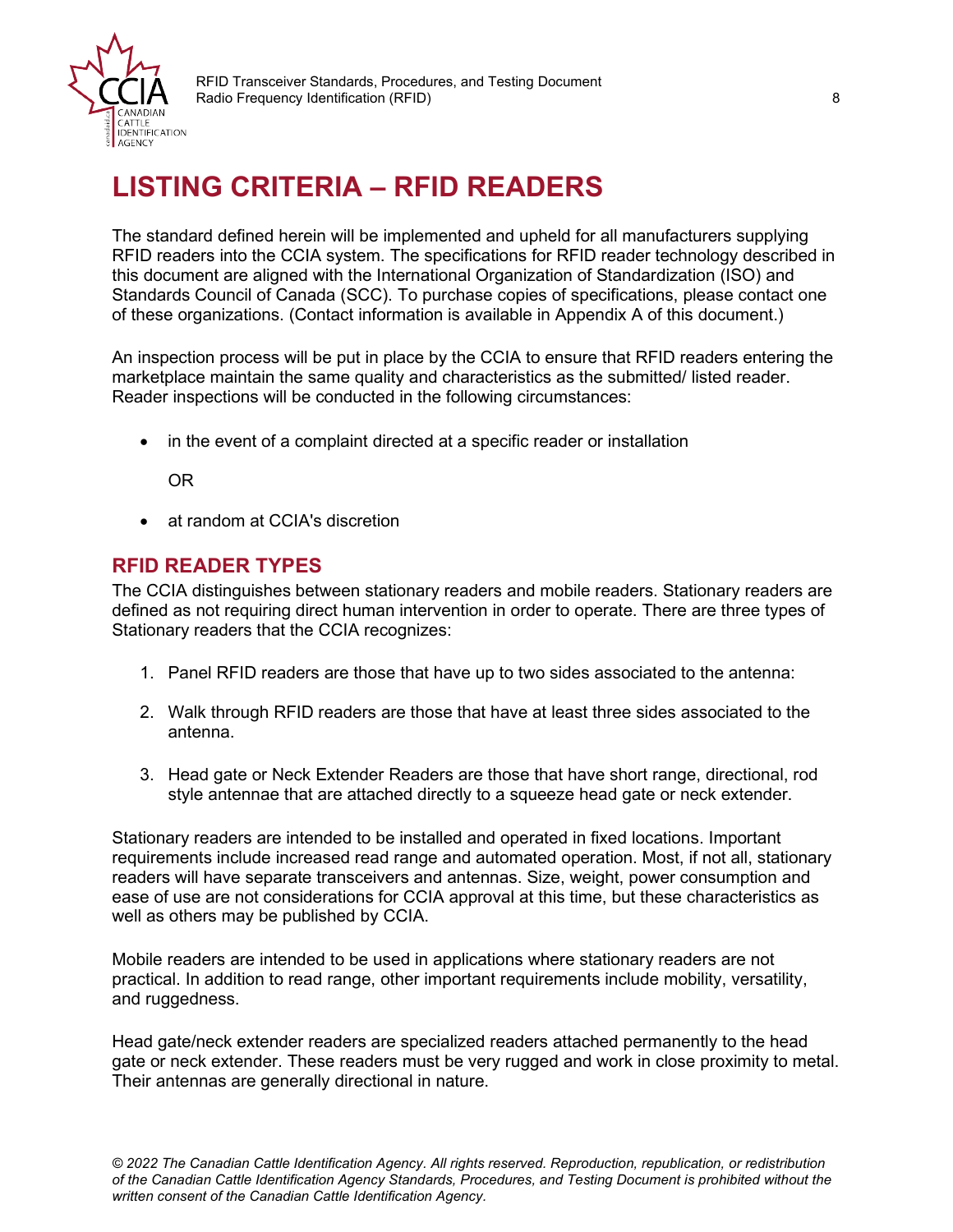

### <span id="page-8-0"></span>**READ REQUIREMENTS**

All RFID readers must be capable of reading both FDX-B and HDX transponders.

Stationary RFID readers must be capable of reading all approved CCIA transponders. Stationary readers must be able to read the CCIA Standard FDX-B and CCIA Standard HDX transponders at a minimum distance of 75 cm at optimal orientation under field conditions. All test results will be published by CCIA.

Head gate/neck bar readers are also stationary RFID readers, head gate/neck bar readers must be able to read CCIA Standard FDX-B and CCIA Standard HDX transponders at a minimum distance of 20 cm at optimal orientation under field conditions. Head gate/neck bar antennae should be directional by design, with the strongest field strength being in an arc of  $90^{\circ}$  facing forward from the squeeze/chute when installed.

Mobile RFID readers must be capable of reading all approved CCIA transponders at a minimum distance of 10 cm from the exterior surface of the reader antenna at optimal orientation under field conditions. To ensure consistency of results, read distance will be tested using reference transponders

Mobile RFID readers should have an output display that is easily viewed in direct sunlight, the display should be backlit for better visibility, and tag numbers displayed should be readable at arm's length.

Readers must display by default setting, the ISO 11784 Standard output sequence:

#### **124 000 XXX XXX XXX**

- Where *124* is the country code of the identifier (numerical code only)
- *000* is the reserved field
- *XXX XXX XXX* is the 9-character unique identifier assigned by the Administrator

### <span id="page-8-1"></span>**ELECTRICAL REQUIREMENTS**

Stationary panel RFID readers must generate a minimum magnetic field strength of -10 dBA/m, measured at 75 cm from the centre of the panel or loop for panel and loop antennas, and from the end of the rod for rod antennas. Head gate/neck bar RFID readers must generate a minimum magnetic field strength -10 dBA/m, measured at 20 cm from the inside edge of the antenna anywhere in its read zone.

Walk through RFID readers must generate a minimum magnetic field strength of -10 dBA/m, measured at midpoint of the antenna from the centre of the frame or loop.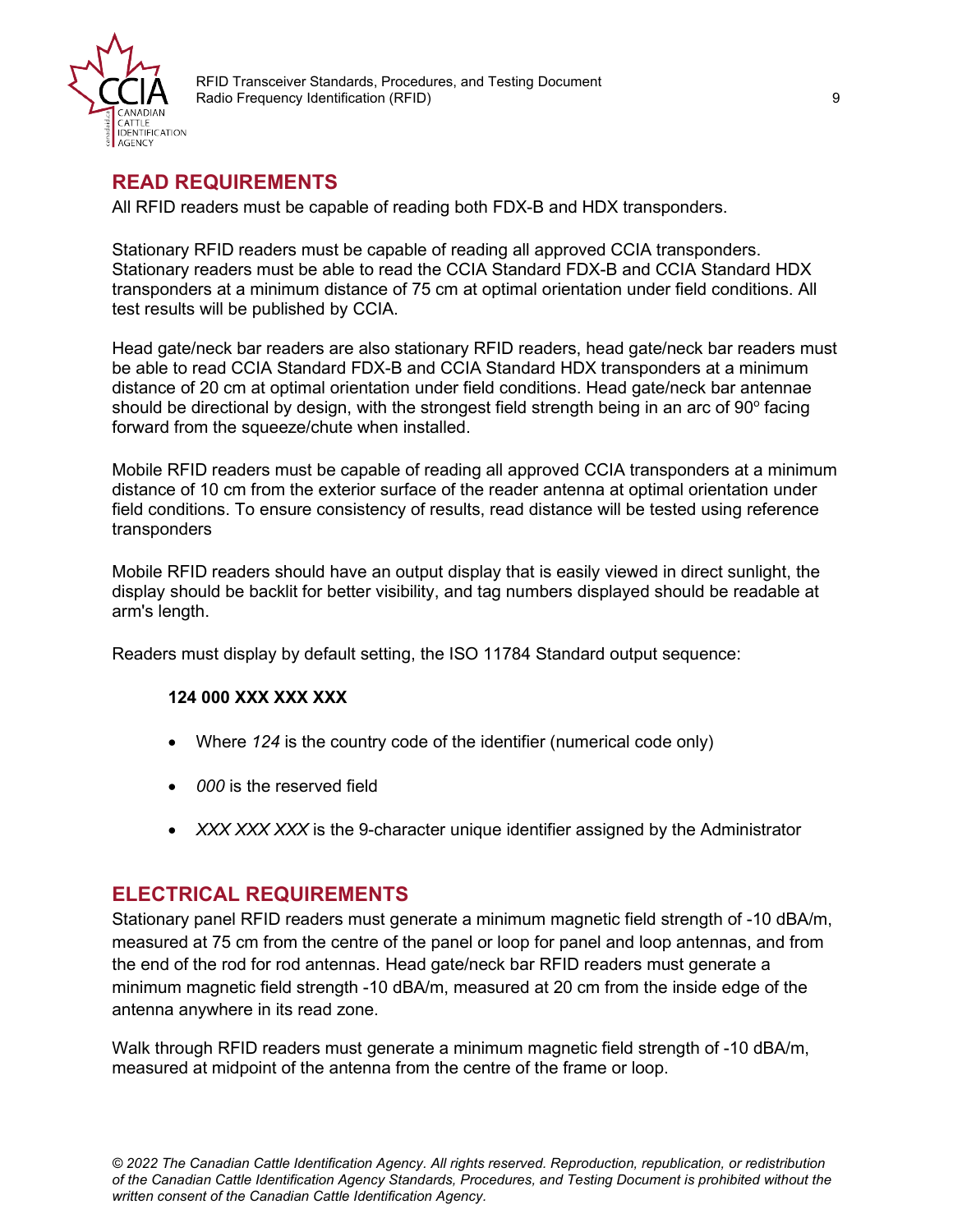

Mobile RFID readers must generate a minimum magnetic field strength of 3 dBA/m, measured at 7 cm from the external surface of the antenna in the most favorable direction.

The carrier frequency of all readers must be within 134.2 kHz +/- 134 Hz.

### <span id="page-9-0"></span>**PHYSICAL REQUIREMENTS**

Readers will be used in an on-farm environment. Build quality should be ruggedized, suitable to resist moisture, temperature extremes, dust as well as rough handling and storage. Power supplies, chargers, cords should also be designed with farm use in mind. All readers must have an *equivalent* Ingress Protection of 54 or higher. Readers that do not have third party certification will be verified by the CCIA.

Mobile RFID readers should be easily read by either right-handed or left-handed operators.

### <span id="page-9-1"></span>**FIELD TESTING**

Readers are not field tested as part of the listing process. Stationary readers that are physically too large to be accommodated in the test laboratory will need to be set up and tested off site. Handling fees incurred will be charged back to the proponent at cost. Please contact the Tag and Technology Manager well in advance to discuss the logistics of oversize reading equipment.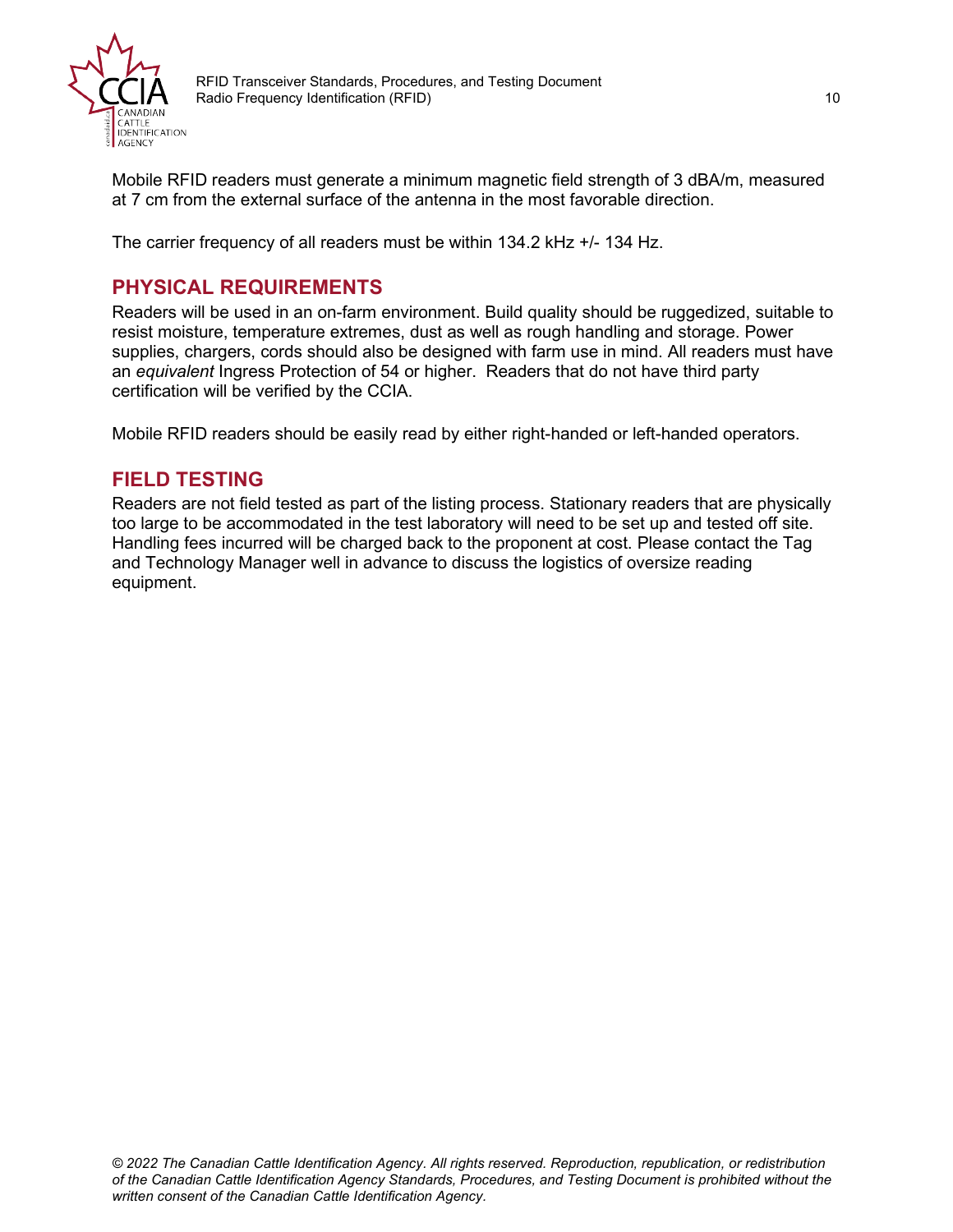

## <span id="page-10-0"></span>**CCIA READER LISTING PROCESS**

- 1. Manufacturers and/or suppliers may request CCIA listing of ISO 11785 compliant readers by completing the CCIA ISO 11785 Reader- Application Form in full and including the technical specifications of the reader. Please refer to APPENDIX D.
	- a. Applications will be reviewed in the order that they are received.
	- b. All applications must include verification of certification for radio-frequency transmission by Industry Canada under RSS-210, "Low Power License-Exempt Radio Communication Devices".
- 2. Upon acceptance of the completed application form, the CCIA Tag and Technology Manager may request the submission of readers for laboratory testing. All submitted readers must conform to the specifications as defined in the current CCIA Transceiver Standards, Procedures, and Testing Document.
	- a. Stationary panel readers and walk-through readers may be submitted for field demonstration and lab testing.
	- b. Mobile readers will be submitted for lab testing only.
	- c. All demonstrations and testing timelines will be determined at the discretion of CCIA.
- 3. CCIA will coordinate and monitor all testing for compliance to the standards as defined in the current CCIA Transceiver Standards, Procedures, and Testing Document. Fees are detailed in Appendix E.
	- a. A fee will be applied to all applications to address testing and administration costs. All fees must be paid for in full prior to initiation of testing.
	- c. Readers and associated equipment deemed too large for testing in the laboratory environment will be subject to additional fees for handling and set-up at secondary site.
	- d. Applications with technical problems, where extended time/communications are required, will be billed at laboratory cost of \$175.00/hr.
	- e. Readers will be issued for testing at no charge to the CCIA. The CCIA will not be responsible for damage to readers or power supplies caused by deficiencies in design or shipping.
- 4. Upon completion of all field demonstrations and laboratory testing, the CCIA Technical Advisory Committee and Board of Directors will review applications and test results. The CCIA will provide the applicant with a copy of the application form, indicating listing status of the candidate reader to the Canadian Cattle Identification Agency Reader List.
	- a. Listings will include additional information as determined by CCIA.
	- b. Rejected applications will include notification of deficiencies that must be corrected before re-submitting. Upon completion of the trials, results from corrected deficiencies will be reviewed at the next available meetings of the CCIA Technical Advisory Committee and Board of Directors.
	- c. All test results will be published on the CCIA website.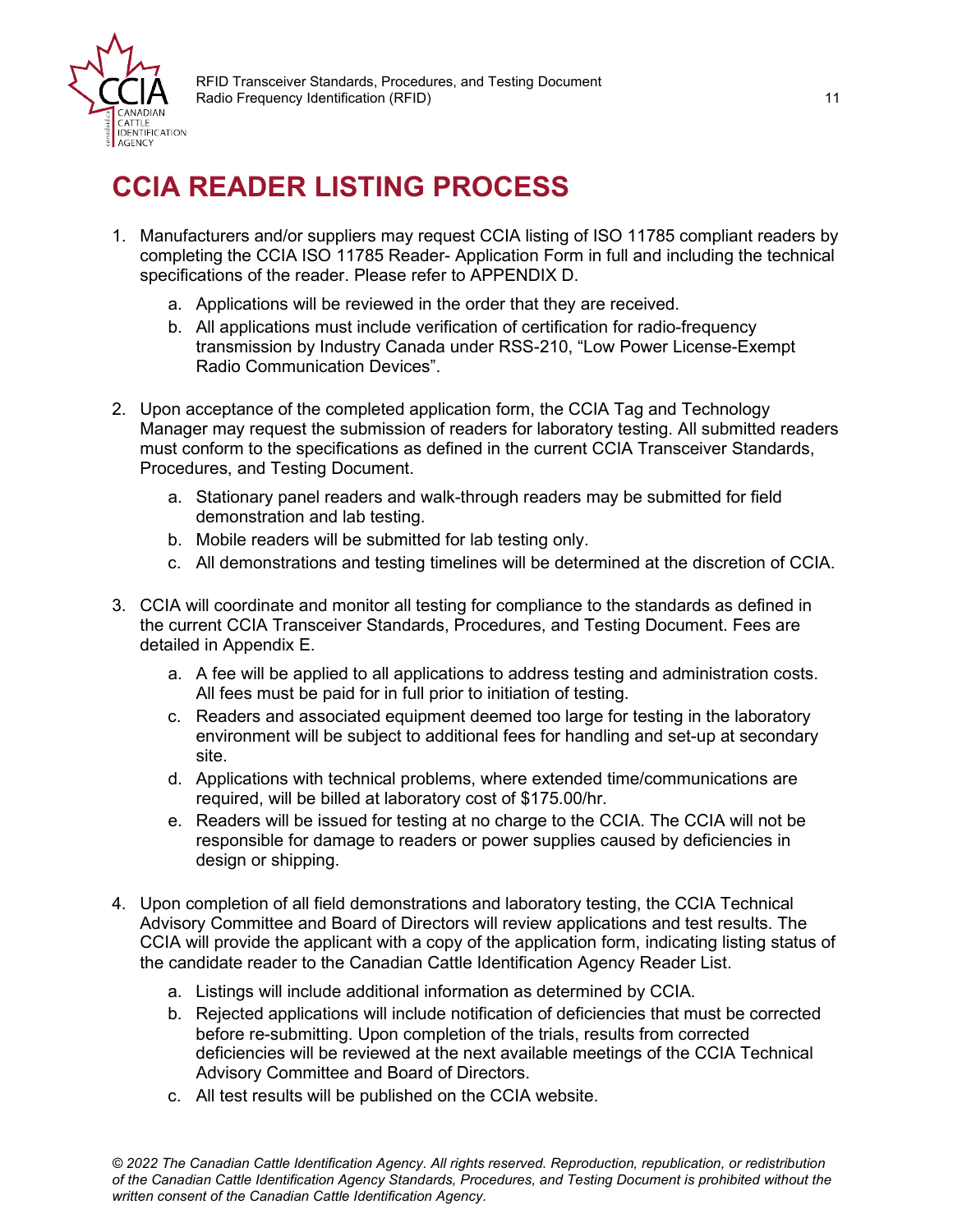

- 5. CCIA, acting reasonably, will have final discretion to approve or reject any application.
- 6. CCIA may publish reader attributes of all listed readers. These attributes will include but not be limited to:
	- Temperature operating range
	- Storage limit/memory
	- Display characteristics
	- Data transfer options
	- IP rating
	- Software options
	- Expected battery life
	- Power supply options
	- Weight
	- Results of demonstrations and lab tests
	- Links to product information
	- Certifications received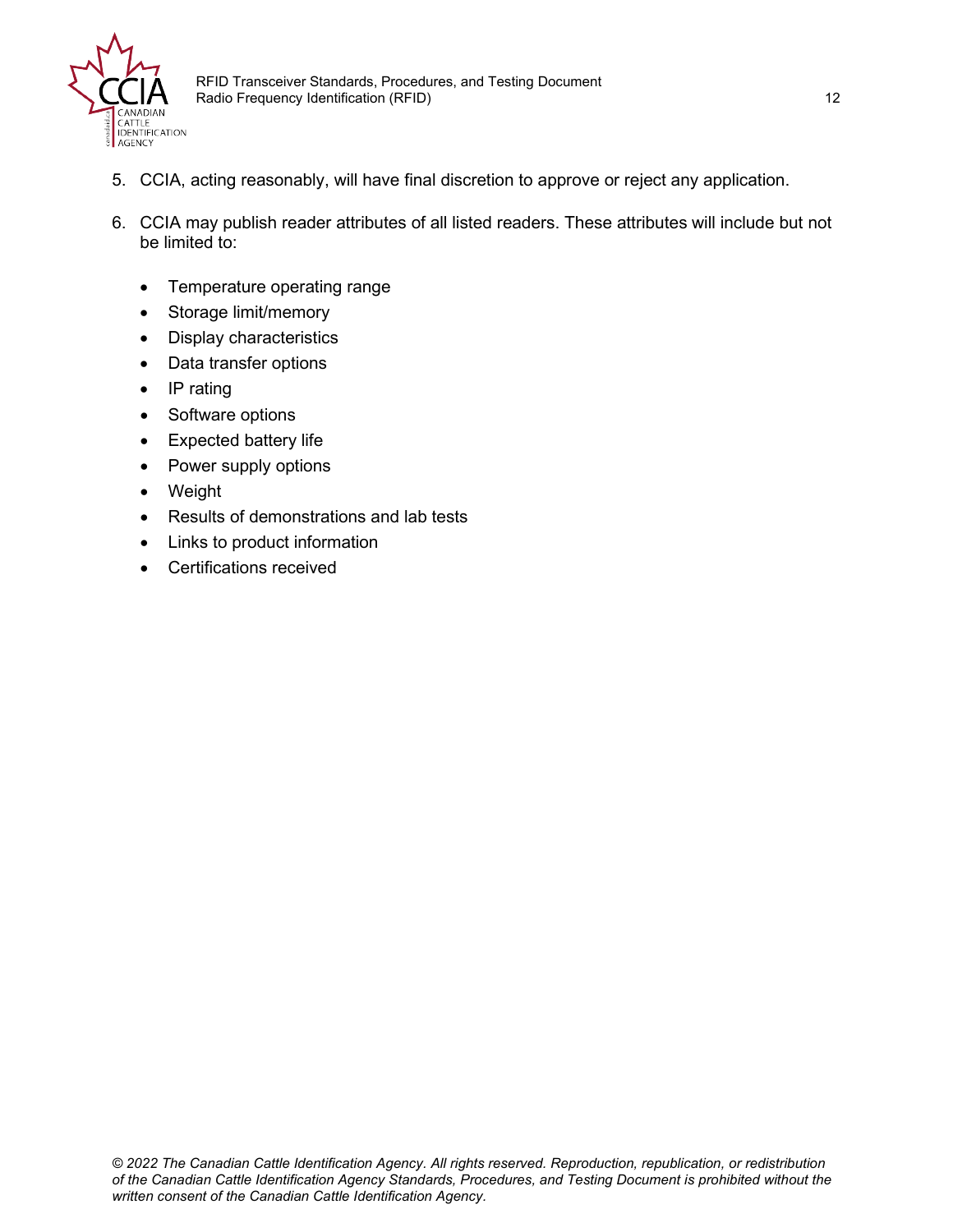

## <span id="page-12-0"></span>**CCIA RFID READER – APPLICATION FORM**

Ship/Mail forms to:

Tag & Technology Manager Canadian Cattle Identification Agency 7171 – 107 Avenue SE, Calgary, AB Canada T2C 5N6 ATTN: Reader Listing Request

|                                           | $\text{fax:}(\_\_\_\_)$         |
|-------------------------------------------|---------------------------------|
|                                           |                                 |
| Mobile Reader Laboratory Test:            | \$1600.00                       |
| <b>Stationary Reader Laboratory Test:</b> | \$2750.00 (one or two antennae) |
| Additional Antennae Test*:                | \$500.00 each                   |
| <b>Stationary Reader Field Test:</b>      | \$1200.00 plus travel charge    |
|                                           |                                 |

*\*See Page 18 for additional information*

#### *FOR CCIA USE ONLY:*

|                                                |                        | YFS. | NO. |
|------------------------------------------------|------------------------|------|-----|
|                                                |                        |      |     |
|                                                |                        |      |     |
|                                                |                        |      |     |
|                                                |                        |      |     |
|                                                |                        |      |     |
|                                                |                        |      |     |
|                                                |                        |      |     |
|                                                |                        |      |     |
| Notification Date: ___________________________ | Comments Attached: YES |      | NO. |

*© 2022 The Canadian Cattle Identification Agency. All rights reserved. Reproduction, republication, or redistribution of the Canadian Cattle Identification Agency Standards, Procedures, and Testing Document is prohibited without the written consent of the Canadian Cattle Identification Agency.*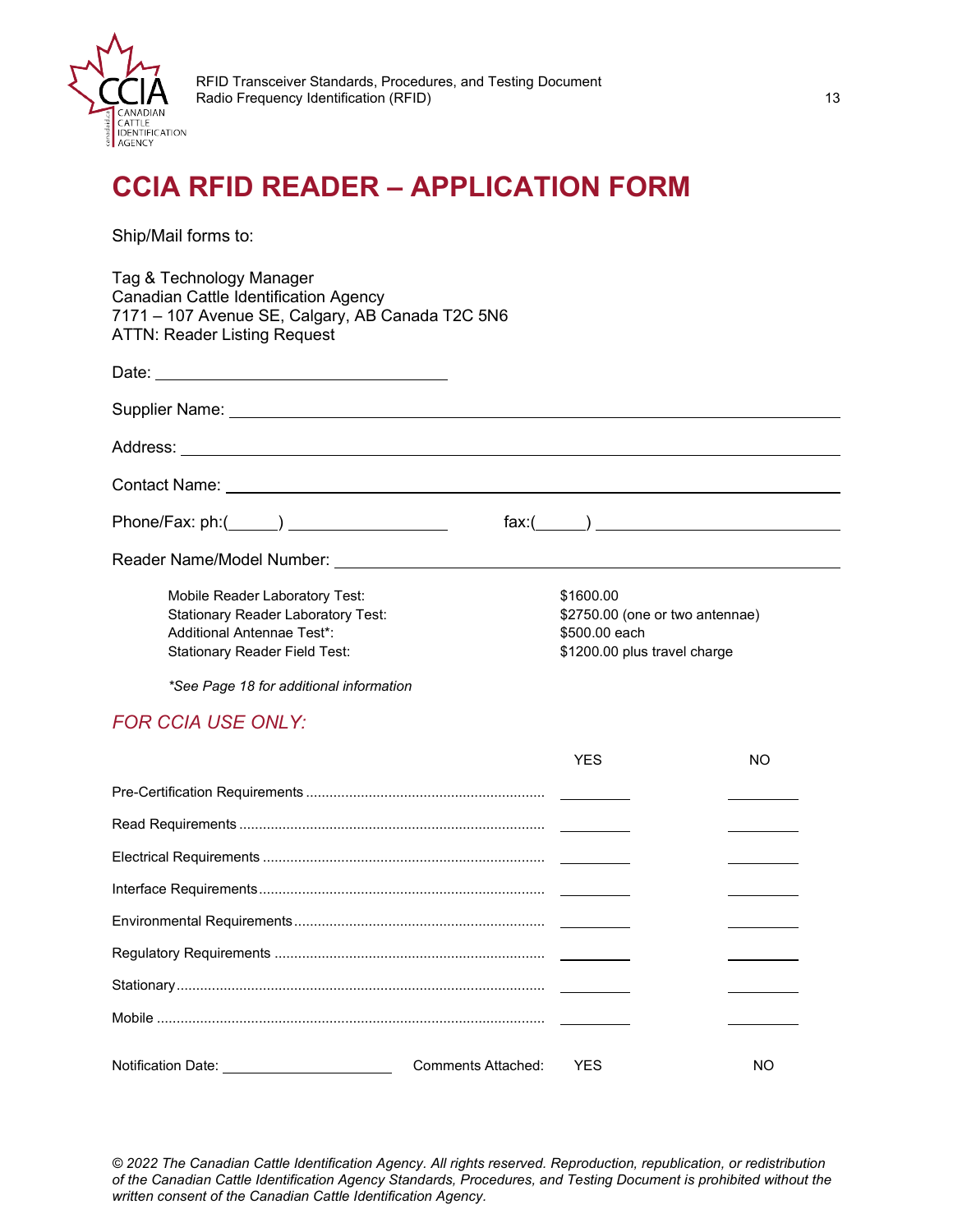

## <span id="page-13-0"></span>**APPENDIX A: REFERENCES**

AIM USA (Automatic Identification Manufacturers) 634 Alpha Drive Pittsburgh, PA 15238 USA Phone: 412-963-8588 Fax: 412-963-8753 URL: http://www.aimusa.org Services Canada and U.S. – Authorized strategic partner for ANSI and ISO specifications and is a standards creator for ISO, ANSI, and industry specific standards.

Electronic Commerce Council of Canada (ECCC) Phone: 416-510-8039 URL: http://www.eccc.org/ For confirmation that the ISO and ANSI standards are in compliance with Canadian standards. ECCC is a partner of Standards Council of Canada (SCC).

International Committee for Animal Recording (ICAR) Institut de l'Elevage 149 rue de Bercy, Paris 75012, France URL; http://www.icar.org

International Organization for Standards (ISO) ISO Central Secretariat: International Organization for Standardization (ISO) 1, rue de Varembé, Case postale 56 CH-1211 Geneva 20, Switzerland Telephone +41 22 749 01 11; Fax +41 22 733 34 30

Standards Council of Canada (SCC) 270 Albert Street, Suite 200 Ottawa, ON K1P 6N7 Phone: 613-238-3222 Fax: 613-569-7808 URL: http://www.scc.ca/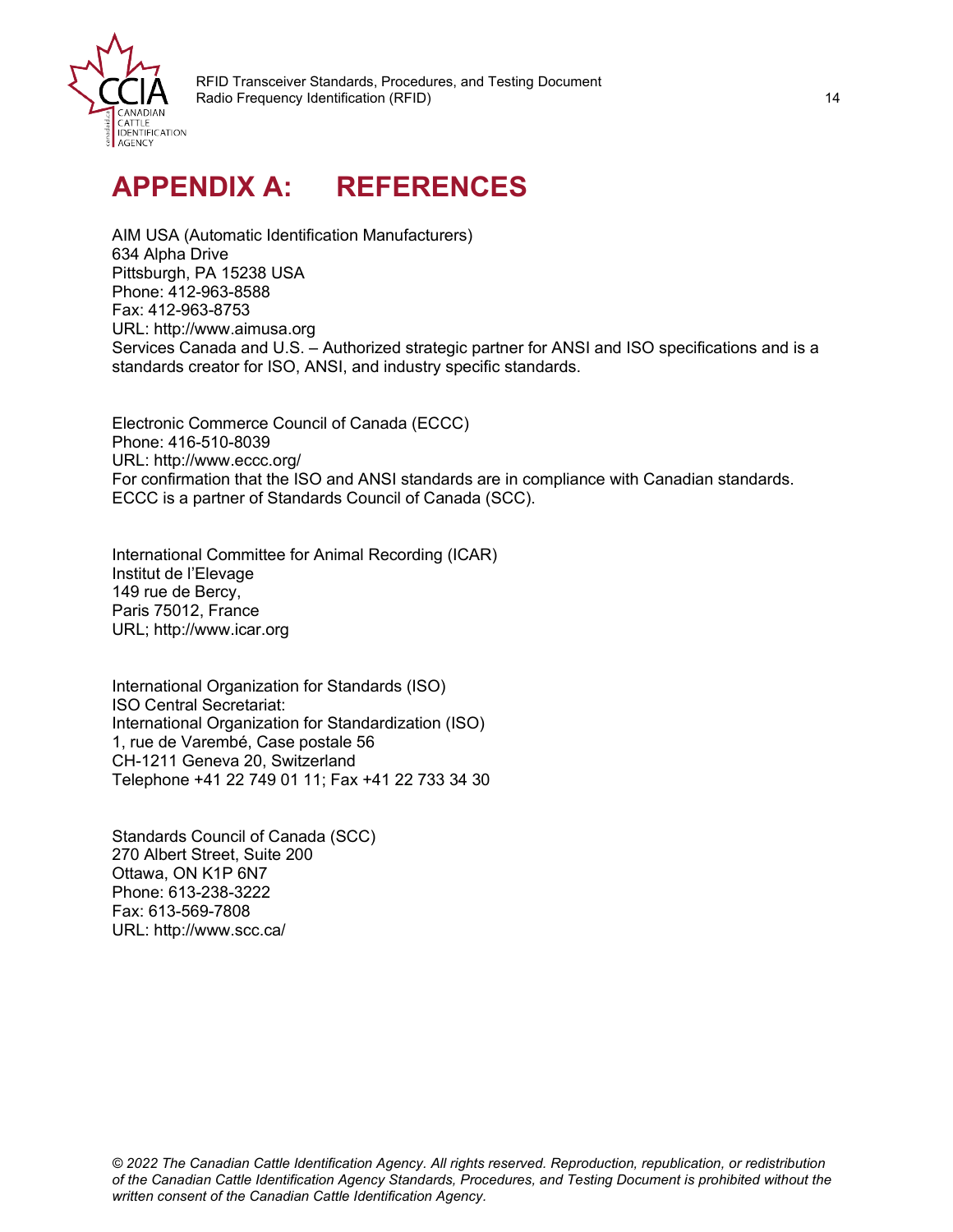

## <span id="page-14-0"></span>**APPENDIX B: RECOGNIZED ELECTRICAL SAFETY APPROVAL SEALS**

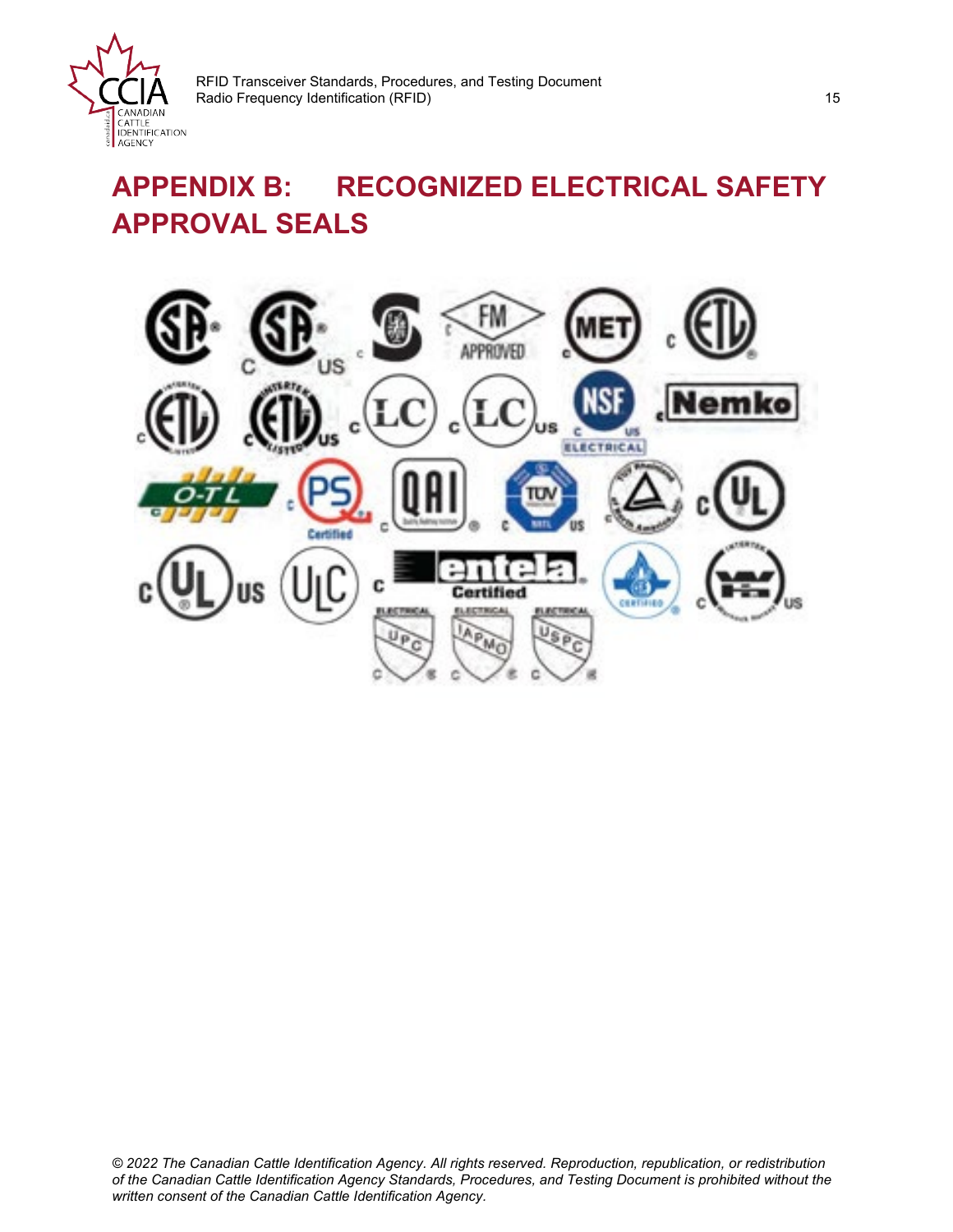

## <span id="page-15-0"></span>**APPENDIX C: FIELD INSPECTION MARKS**



*© 2022 The Canadian Cattle Identification Agency. All rights reserved. Reproduction, republication, or redistribution of the Canadian Cattle Identification Agency Standards, Procedures, and Testing Document is prohibited without the written consent of the Canadian Cattle Identification Agency.*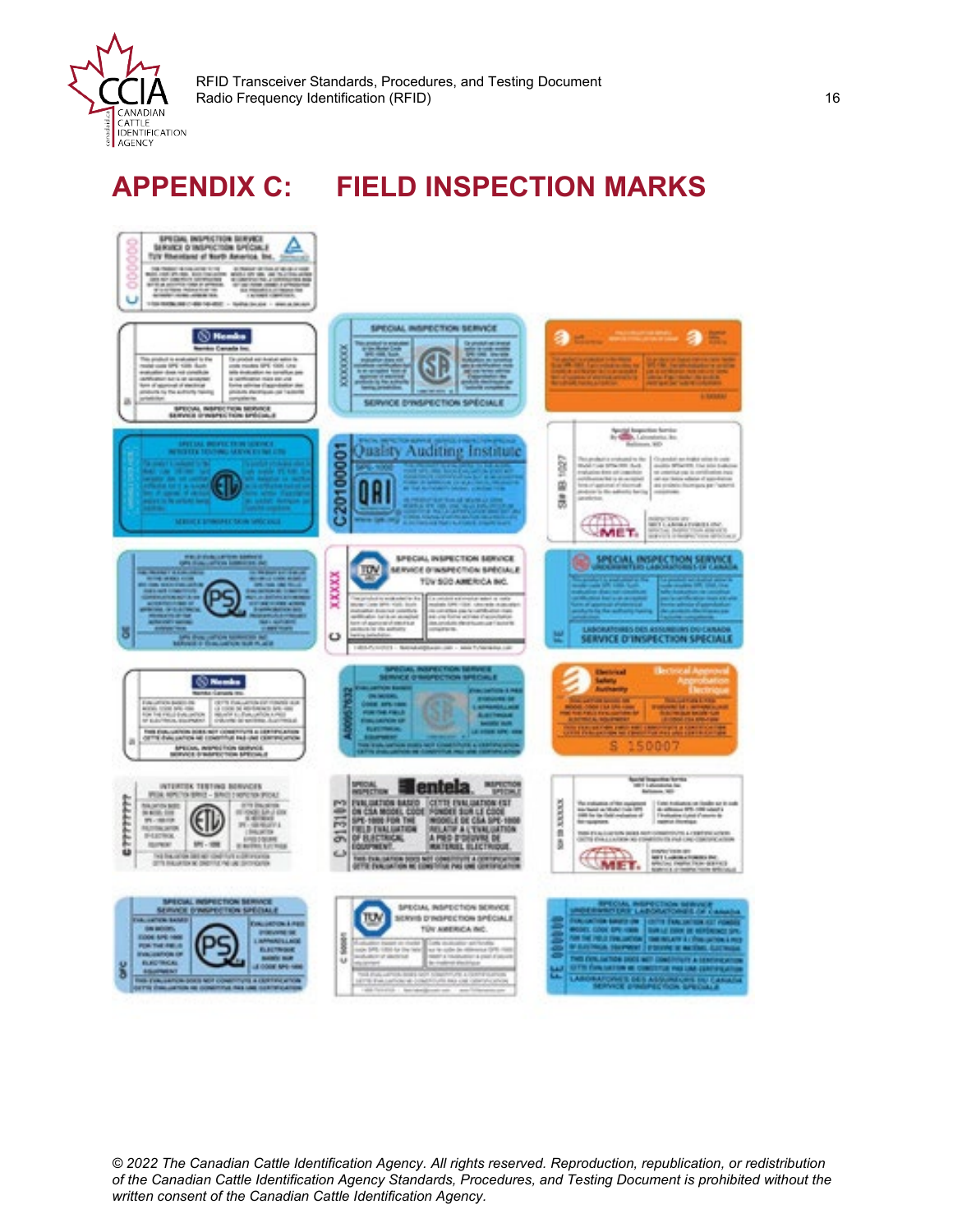

## <span id="page-16-0"></span>**APPENDIX D: APPROVAL PROCESS FLOW CHART**

### CCIA RFID Reader Listing Process



*© 2022 The Canadian Cattle Identification Agency. All rights reserved. Reproduction, republication, or redistribution of the Canadian Cattle Identification Agency Standards, Procedures, and Testing Document is prohibited without the written consent of the Canadian Cattle Identification Agency.*